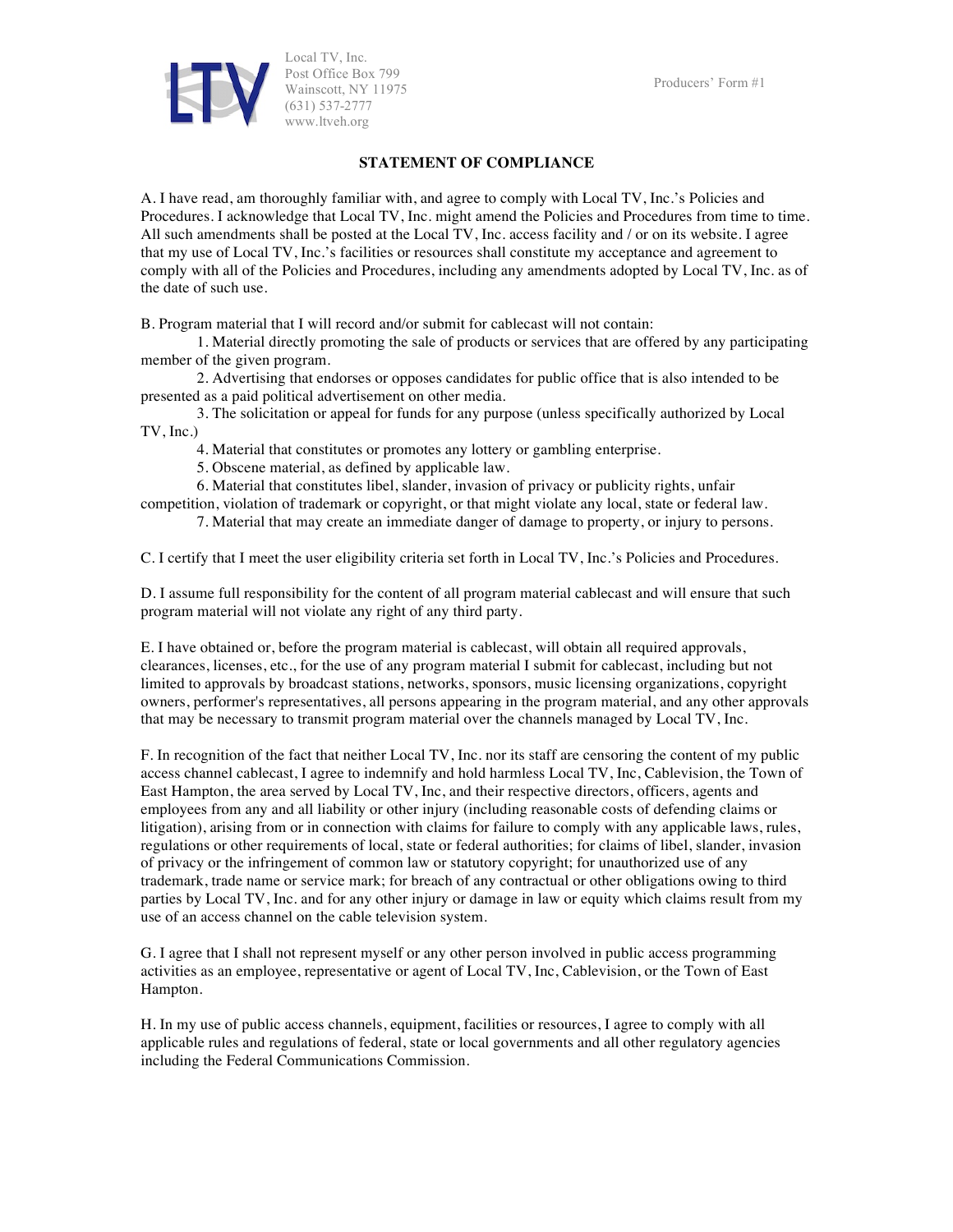I. I agree to pay the costs of any repair or replacement of equipment or materials resulting from damage, misuse, or theft while such equipment or materials are in my possession or control, normal wear and tear excepted. I understand the penalties that apply if I do not return equipment or materials on time.

J. I shall not use Local TV, Inc. channel space, facilities or equipment for any financial gain or other commercial purposes without prior agreement with Local TV, Inc. I understand that programming produced using Local TV, Inc. equipment or facilities must be cablecast at least once on a channel managed by Local TV, Inc.

K. I agree not to make any claim against Local TV, Inc. or its staff as a result of any of the following: Local TV, Inc.'s loss, destruction or damage to videotape programming or Local TV, Inc.'s failure or refusal to cablecast the program at a scheduled time. I hereby waive and release any such claims against Local TV, Inc. or its staff and represent that the program has no economic value other that the value of the videotape on which it is recorded. Should loss, destruction or damage occur to a Producer's videotape, Local TV, Inc. will replace the videotape with a new, blank tape of equal value.

L. I understand that false or misleading statements made in this Statement of Compliance are grounds for forfeiture of the right to use Local TV, Inc.'s channel space, facilities and equipment.

M. I understand and agree that I am an independent contractor and that no relationship of employer/employee or principal/agent exists between Local TV, Inc. and myself.

N. I agree to allow Local TV, Inc. to use all or part of access programs I produce for promotional purposes, including cablecast and no-charge closed-circuit presentation.

O. Any waiver of any breach of this Statement of Compliance shall not waive any continuing or other breach of the same provision or any other provision of this Statement of Compliance.

P. Should a dispute arise between parties with respect to their rights and duties under this Statement of Compliance, the prevailing party in such dispute shall be entitled to recover its attorney's fees and costs incurred in connection therewith.

Q. This Statement of Compliance is non-transferable.

\_\_\_\_\_\_\_\_\_\_\_\_\_\_\_\_\_\_\_\_\_\_\_\_\_\_\_\_\_\_\_\_\_\_\_\_\_\_\_\_

\_\_\_\_\_\_\_\_\_\_\_\_\_\_\_\_\_\_\_\_\_\_\_\_\_\_\_\_\_\_\_\_\_\_\_\_\_\_\_\_

\_\_\_\_\_\_\_\_\_\_\_\_\_\_\_\_\_\_\_\_\_\_\_\_\_\_\_\_\_\_\_\_\_\_\_\_\_\_\_\_\_

\_\_\_\_\_\_\_\_\_\_\_\_\_\_\_\_\_\_\_\_\_\_\_\_\_\_\_\_\_\_\_\_\_\_\_\_\_\_\_\_\_

Please Print Name

\_\_\_\_\_\_\_\_\_\_\_\_\_\_\_\_\_\_

\_\_\_\_\_\_\_\_\_\_\_\_\_\_\_\_\_\_

Producer/Access User's Signature

Date

Local TV, Inc.' s Staff Person

Date

If the Producer is under 18 years of age: "I have read, understand, and will take responsibility for the above Producer's compliance with all rules, procedures and this Statement of Compliance."

Parent or Guardian's Signature